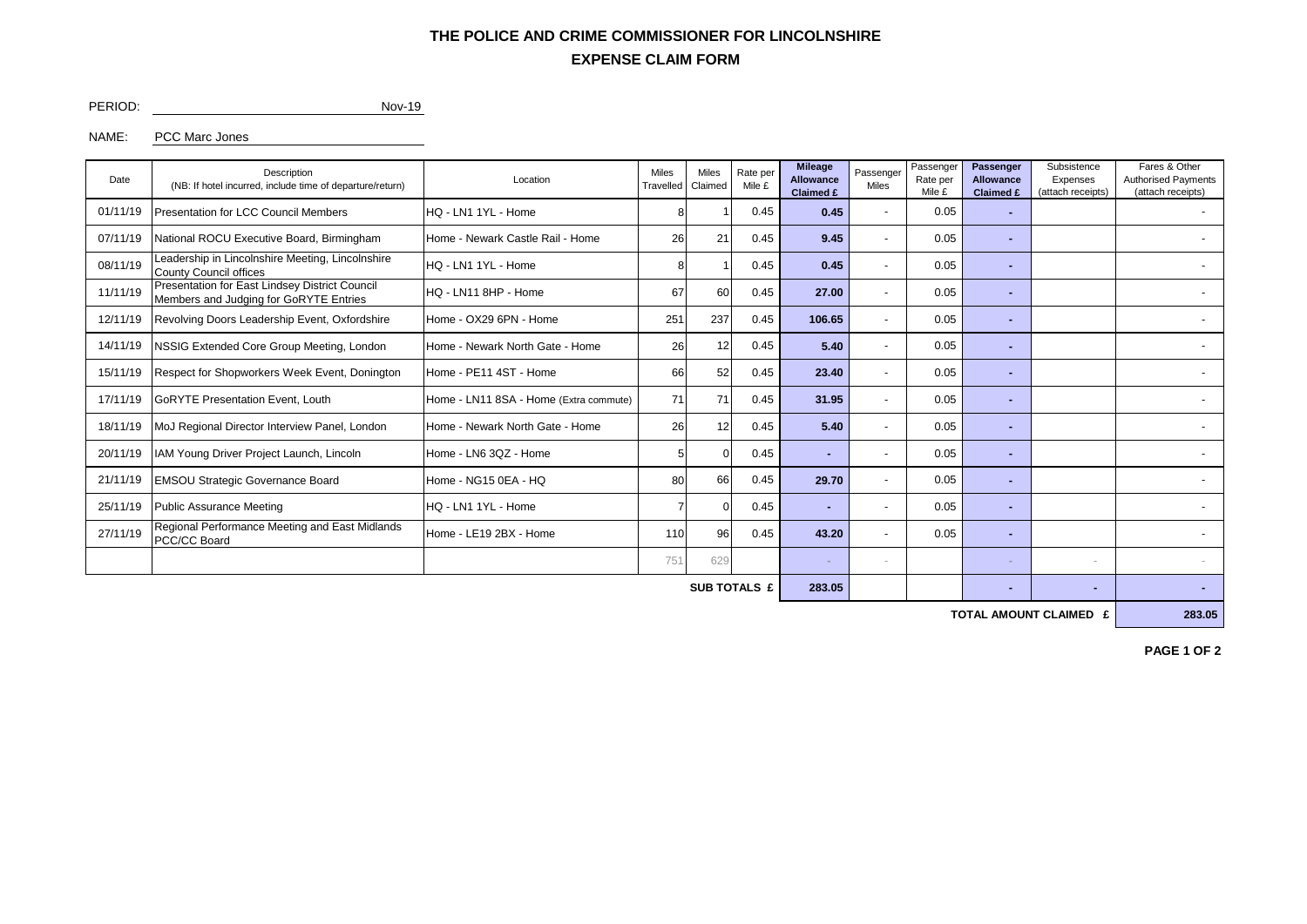## **EXPENSE CLAIM FORM THE POLICE AND CRIME COMMISSIONER FOR LINCOLNSHIRE**

PERIOD: Nov-19

NAME: PCC Marc Jones

| Date         | Description<br>(NB: If hotel incurred, include time of departure/return) | Location                   | Miles<br>Travelled | Miles<br>Rate per<br>Claimed<br>Mile £ |        | <b>Mileage</b><br>Allowance<br>Claimed £ | Passenger<br>Miles       | Passenger<br>Rate per<br>Mile £ | Passenger<br>Allowance<br>Claimed £ | Subsistence<br>Expenses<br>(attach receipts) | Fares & Other<br>Authorised Payments<br>(attach receipts) |  |
|--------------|--------------------------------------------------------------------------|----------------------------|--------------------|----------------------------------------|--------|------------------------------------------|--------------------------|---------------------------------|-------------------------------------|----------------------------------------------|-----------------------------------------------------------|--|
|              | c/f from Page 1<br>751                                                   |                            | 629                | 0.45                                   | 283.05 | ÷                                        | 0.05                     | ×.                              | $\sim$                              | $\sim$                                       |                                                           |  |
| 28/11/19     | APComm Academy, Grantham                                                 | Home - NG32 2LN            | 27                 | 20                                     | 0.45   | 9.00                                     | $\overline{\phantom{a}}$ | 0.05                            | ×.                                  |                                              | $\sim$                                                    |  |
| 28/11/19     | Parish Liaison Meeting, Boston                                           | NG32 2LN - PE21 8QB - Home |                    | 58<br>65                               | 0.45   | 26.10                                    | $\sim$                   | 0.05<br>×.                      |                                     |                                              | $\sim$                                                    |  |
| 29/11/19     | Police and Crime Panel, Manby<br>Home - LN11 8UP - Home                  |                            | 77                 | 63                                     | 0.45   | 28.35                                    | $\sim$                   | 0.05                            | ÷                                   |                                              | $\sim$                                                    |  |
|              |                                                                          |                            |                    |                                        | 0.45   | ж.                                       | $\sim$                   | 0.05                            | ٠                                   |                                              | $\sim$                                                    |  |
|              |                                                                          |                            |                    |                                        | 0.45   | . .                                      |                          | 0.05                            | ж.                                  |                                              |                                                           |  |
|              |                                                                          |                            |                    |                                        | 0.45   | ж.                                       |                          | 0.05                            | ×.                                  |                                              |                                                           |  |
|              |                                                                          |                            |                    |                                        | 0.45   | н.                                       |                          | 0.05                            | ۰                                   |                                              |                                                           |  |
|              |                                                                          |                            |                    |                                        | 0.45   | ж.                                       |                          | 0.05                            | ×.                                  |                                              |                                                           |  |
|              |                                                                          |                            |                    |                                        | 0.45   | ж.                                       |                          | 0.05                            | ×.                                  |                                              |                                                           |  |
|              |                                                                          |                            |                    |                                        | 0.45   | ×.                                       |                          | 0.05                            | ×.                                  |                                              |                                                           |  |
|              |                                                                          |                            |                    |                                        | 0.45   | . .                                      |                          | 0.05                            | ×.                                  |                                              |                                                           |  |
|              |                                                                          |                            |                    |                                        | 0.45   | ж.                                       |                          | 0.05                            | ×.                                  |                                              |                                                           |  |
|              |                                                                          |                            | 920                | 770                                    |        | <b>Section</b>                           | $\sim$                   |                                 | ×.                                  | $\sim$                                       |                                                           |  |
| SUB TOTALS £ |                                                                          |                            |                    |                                        |        |                                          |                          |                                 | ٠                                   | ٠                                            | н.                                                        |  |

**TOTAL AMOUNT CLAIMED £** 346.50

**PAGE 2 OF 2**